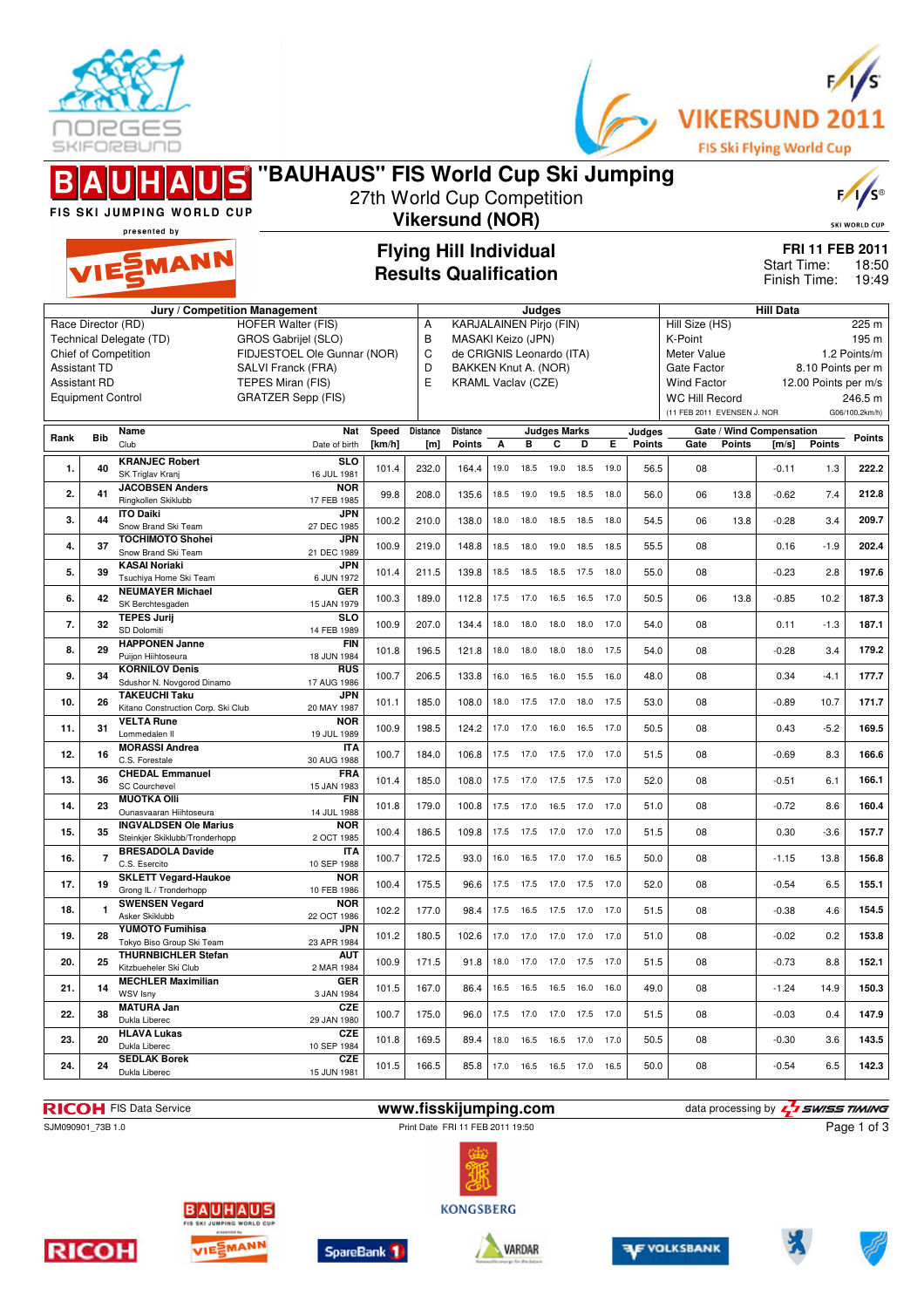



|      |                      | FIS SKI JUMPING WORLD CUP                                  | "BAUHAUS" FIS World Cup Ski Jumping |                                                                              |                               | 27th World Cup Competition   |      |                     |           |      |      |                          |                      |        |                             |         | $F/I/S^{\circ}$ |
|------|----------------------|------------------------------------------------------------|-------------------------------------|------------------------------------------------------------------------------|-------------------------------|------------------------------|------|---------------------|-----------|------|------|--------------------------|----------------------|--------|-----------------------------|---------|-----------------|
|      |                      | presented by                                               | <b>Vikersund (NOR)</b>              |                                                                              |                               |                              |      |                     |           |      |      |                          | <b>SKI WORLD CUP</b> |        |                             |         |                 |
|      |                      |                                                            |                                     |                                                                              | <b>Flying Hill Individual</b> |                              |      |                     |           |      |      |                          |                      |        | FRI 11 FEB 2011             |         |                 |
|      |                      | VIESMANN                                                   |                                     |                                                                              |                               | <b>Results Qualification</b> |      |                     |           |      |      |                          |                      |        | Start Time:<br>Finish Time: |         | 18:50<br>19:49  |
|      |                      | Name                                                       | Nat                                 | <b>Distance</b><br><b>Distance</b><br><b>Judges Marks</b><br>Speed<br>Judges |                               |                              |      |                     |           |      |      | Gate / Wind Compensation |                      |        |                             |         |                 |
| Rank | <b>Bib</b>           | Club                                                       | Date of birth                       | [km/h]                                                                       | [m]                           | <b>Points</b>                | А    | в                   | С         | D    | Е    | <b>Points</b>            | Gate                 | Points | [m/s]                       | Points  | <b>Points</b>   |
| 25.  | 27                   | <b>DAMJAN Jernej</b><br>SSK Costella Ilirija               | <b>SLO</b><br>28 MAY 1983           | 99.8                                                                         | 166.5                         | 85.8                         | 17.0 | 17.0                | 16.5      | 17.5 | 17.0 | 51.0                     | 08                   |        | $-0.20$                     | 2.4     | 139.2           |
| 26.  | 21                   | <b>STJERNEN Andreas</b>                                    | <b>NOR</b>                          | 102.2                                                                        | 164.0                         | 82.8                         | 16.5 | 15.5 15.0           |           | 15.5 | 16.0 | 47.0                     | 08                   |        | $-0.50$                     | 6.0     | 135.8           |
|      |                      | Sprova IL/ Tronderhopp<br><b>ZYLA Piotr</b>                | 30 JUL 1988<br><b>POL</b>           |                                                                              |                               |                              |      |                     |           |      |      |                          |                      |        |                             |         | 134.9           |
| 27.  | 17                   | <b>KS Wisla Ustronianka</b><br><b>JANDA Jakub</b>          | 16 JAN 1987<br><b>CZE</b>           | 100.9                                                                        | 161.0                         | 79.2                         | 17.5 | 15.5                | 16.0      | 15.5 | 16.0 | 47.5                     | 08                   |        | $-0.68$                     | 8.2     |                 |
| 28.  | 33                   | Dukla Liberec                                              | 27 APR 1978                         | 100.8                                                                        | 163.5                         | 82.2                         | 16.5 | 16.0                | 16.0      | 17.0 | 16.5 | 49.0                     | 08                   |        | $-0.01$                     | 0.1     | 131.3           |
| 29.  | 13                   | <b>WANK Andreas</b><br>WSV Oberhof 05                      | GER<br>18 FEB 1988                  | 101.7                                                                        | 155.0                         | 72.0                         | 15.5 | 15.5 15.0           |           | 15.5 | 15.0 | 46.0                     | 08                   |        | $-0.58$                     | 7.0     | 125.0           |
| 30.  | 15                   | <b>NAGLIC Tomaz</b>                                        | <b>SLO</b><br>18 JUL 1989           | 101.3                                                                        | 154.5                         | 71.4                         |      | 16.5 16.5 16.0 17.0 |           |      | 16.5 | 49.5                     | 08                   |        | 0.61                        | $-7.3$  | 113.6           |
|      |                      | SSK Alpina Ziri                                            |                                     |                                                                              |                               |                              |      |                     |           |      |      |                          |                      |        |                             |         |                 |
|      | <b>Not Qualified</b> |                                                            |                                     |                                                                              |                               |                              |      |                     |           |      |      |                          |                      |        |                             |         |                 |
| 31.  | 22                   | <b>SCHOFT Felix *</b><br>SC Partenkirchen                  | GER<br>6 JUL 1990                   | 102.1                                                                        | 136.0                         | 49.2                         | 14.5 | 15.0                | 14.0      | 14.0 | 15.0 | 43.5                     | 08                   |        | $-1.44$                     | 17.3    | 110.0           |
| 32.  | 12                   | <b>ELVERUM SORSELL Kim Rene</b><br>Ullensaker Skiklubb     | <b>NOR</b><br>6 OCT 1988            | 101.1                                                                        | 153.5                         | 70.2                         | 16.0 |                     | 15.5 15.0 | 16.0 | 15.5 | 47.0                     | 08                   |        | 0.68                        | $-8.2$  | 109.0           |
| 33.  | 30                   | <b>AHONEN Janne</b>                                        | <b>FIN</b>                          | 101.2                                                                        | 154.5                         | 71.4                         | 15.5 | 15.5 15.0           |           | 15.5 | 15.5 | 46.5                     | 08                   |        | 0.95                        | $-11.4$ | 106.5           |
|      | 9                    | Lahden Hiihtoseura<br><b>BALKAASEN Fredrik</b>             | 11 MAY 1977<br><b>SWE</b>           |                                                                              |                               |                              |      |                     |           |      |      |                          |                      |        |                             |         |                 |
| 34.  |                      | Holmens IF<br><b>KOT Maciej</b>                            | 13 MAY 1989<br><b>POL</b>           | 101.7                                                                        | 138.5                         | 52.2                         | 15.0 | 15.0                | 14.5      | 14.5 | 15.0 | 44.5                     | 08                   |        | $-0.62$                     | 7.4     | 104.1           |
| 35.  | 5                    | AZS AWF Krak Z-ne                                          | 9 JUN 1991                          | 100.6                                                                        | 131.0                         | 43.2                         | 16.0 | 16.0                | 15.5      | 16.0 | 16.0 | 48.0                     | 08                   |        | $-0.87$                     | 10.4    | 101.6           |
| 36.  | 10                   | <b>GANGNES Kenneth</b><br>Kolbu Kameratene                 | <b>NOR</b><br>15 MAY 1989           | 101.9                                                                        | 129.0                         | 40.8                         | 15.0 | 14.0                | 14.0      | 15.0 | 14.5 | 43.5                     | 08                   |        | $-1.26$                     | 15.1    | 99.4            |
| 37.  | 8                    | <b>IPATOV Dimitry</b><br>Osvsm Magadan                     | RUS<br>30 JUN 1984                  | 101.1                                                                        | 114.0                         | 22.8                         | 15.0 | 14.5 14.0           |           | 15.0 | 15.0 | 44.5                     | 08                   |        | $-1.31$                     | 15.7    | 83.0            |
| 38.  | $\mathbf 2$          | <b>ROENSEN Atle Pedersen</b><br>Eidsvoll IF                | <b>NOR</b><br>13 AUG 1988           | 102.0                                                                        | 113.0                         | 21.6                         | 14.0 | 14.0                | 13.5      | 14.0 | 14.0 | 42.0                     | 08                   |        | $-1.46$                     | 17.5    | 81.1            |
| 39.  | 18                   | <b>HAYBOECK Michael</b>                                    | <b>AUT</b>                          | 101.3                                                                        | 108.0                         | 15.6                         | 14.0 | 14.0                | 13.5      | 14.0 | 14.5 | 42.0                     | 08                   |        | $-1.71$                     | 20.5    | 78.1            |
|      |                      | <b>UVB Hinzenbach</b><br><b>ROMOEREN Bjoern Einar</b>      | 5 MAR 1991<br><b>NOR</b>            |                                                                              |                               |                              |      |                     |           |      |      |                          |                      |        |                             |         |                 |
| 40.  | 43                   | Hosle IL                                                   | 1 APR 1981                          | 99.6                                                                         | 106.0                         | 13.2                         | 14.5 | 14.0                | 13.5      | 14.0 | 14.0 | 42.0                     | 06                   | 13.8   | $-0.40$                     | 4.8     | 73.8            |
| 41.  | 3                    | <b>NORDIN Carl</b><br>IF Friska Viljor                     | <b>SWE</b><br>23 DEC 1989           | 100.9                                                                        | 110.5                         | 18.6                         |      | 14.5 14.0 13.0 14.0 |           |      | 14.0 | 42.0                     | 08                   |        | $-0.88$                     | 10.6    | 71.2            |
| 42.  | 4                    | <b>OSHEPKOV Stanislav</b><br>Moskva Shvsm                  | RUS<br>21 MAR 1989                  | 100.4                                                                        | 115.0                         | 24.0                         | 14.5 | 13.5 13.5           |           | 14.0 | 14.0 | 41.5                     | 08                   |        | $-0.27$                     | 3.2     | 68.7            |
| 43.  | 11                   | <b>BACHLEDA Marcin</b><br>TS Wisla Zakopane                | <b>POL</b><br>4 SEP 1982            | 100.5                                                                        | 102.0                         | 8.4                          | 13.5 | 13.5 13.0 14.0      |           |      | 13.5 | 40.5                     | 08                   |        | $-1.06$                     | 12.7    | 61.6            |
|      |                      |                                                            |                                     |                                                                              |                               |                              |      |                     |           |      |      |                          |                      |        |                             |         |                 |
|      | Prequalified         |                                                            |                                     |                                                                              |                               |                              |      |                     |           |      |      |                          |                      |        |                             |         |                 |
|      | 45                   | <b>KOUDELKA Roman</b><br>LSK Lomnice nad Popelkov          | <b>CZE</b><br>9 JUL 1989            |                                                                              | <b>DNS</b>                    |                              |      |                     |           |      |      |                          |                      |        |                             |         |                 |
|      | 46                   | <b>EVENSEN Johan Remen</b>                                 | <b>NOR</b>                          | 100.2                                                                        | 246.5                         | 181.8                        |      |                     |           |      |      |                          | 06                   | 13.8   | 0.24                        | $-2.9$  |                 |
|      |                      | Molde Omegn Idrettforening<br><b>SCHLIERENZAUER Gregor</b> | 16 SEP 1985<br><b>AUT</b>           |                                                                              |                               |                              |      |                     |           |      |      |                          |                      |        |                             |         |                 |
|      | 47                   | SV Innsbruck-Bergisel<br><b>STOCH Kamil</b>                | 7 JAN 1990<br><b>POL</b>            | 99.6                                                                         | 227.0                         | 158.4                        |      |                     |           |      |      |                          | 05                   | 20.7   | $-0.06$                     | 0.7     |                 |
|      | 48                   | AZS ZAKOPANE                                               | 25 MAY 1987                         | 99.2                                                                         | 195.0                         | 120.0                        |      |                     |           |      |      |                          | 05                   | 20.7   | $-0.04$                     | 0.5     |                 |
|      | 49                   | <b>HAUTAMAEKI Matti</b><br>Puijon Hiihtoseura              | <b>FIN</b><br>14 JUL 1981           | 99.4                                                                         | 196.0                         | 121.2                        |      |                     |           |      |      |                          | 05                   | 20.7   | $-0.16$                     | 1.9     |                 |
|      | 50                   | <b>KOCH Martin</b><br>SV Villach                           | <b>AUT</b><br>22 JAN 1982           |                                                                              | <b>DNS</b>                    |                              |      |                     |           |      |      |                          |                      |        |                             |         |                 |
|      | 51                   | <b>HILDE Tom</b>                                           | <b>NOR</b>                          | 100.1                                                                        | 223.5                         | 154.2                        |      |                     |           |      |      |                          | 05                   | 20.7   | $-0.02$                     | 0.2     |                 |
|      |                      | Asker Skiklubb                                             | 22 SEP 1987                         |                                                                              |                               |                              |      |                     |           |      |      |                          |                      |        |                             |         |                 |

Print Date FRI 11 FEB 2011 19:50

**RICOH** FIS Data Service **www.fisskijumping.com** data processing by  $\frac{7}{2}$  SWISS TIMING SJM090901\_73B 1.0 Print Date FRI 11 FEB 2011 19:50 Page 2 of 3

**KONGSBERG**